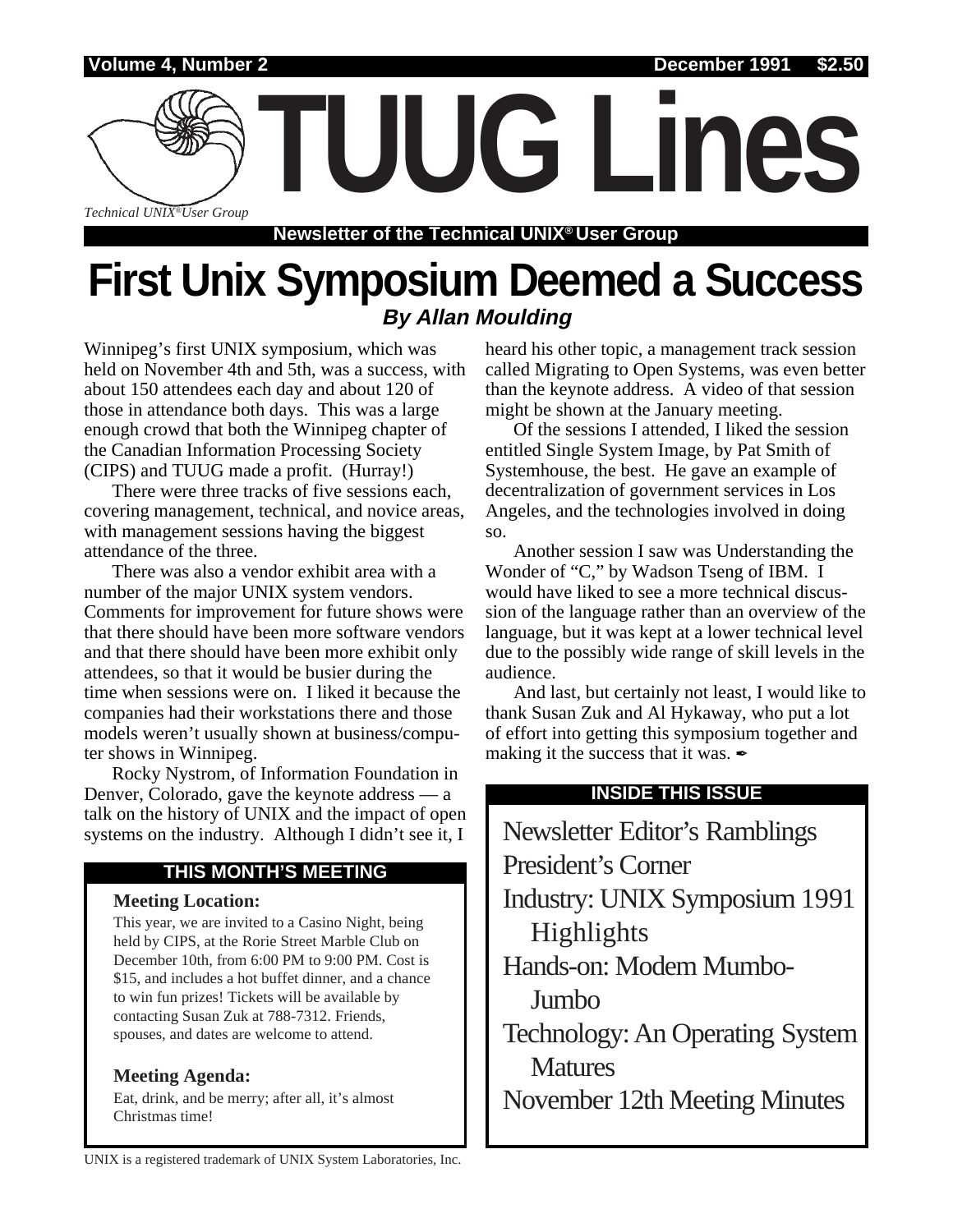## **The Need for Standard Interfaces RAMBLINGS**

## **By Gilbert Detillieux**

The term "Open Systems" is all the rage now. Look at any computer magazine now, not only those dealing with UNIX, and you'll see the term. Even computer commercials during the recent Grey Cup game talked about open systems architecture. It was certainly fitting, and timely, that our recent symposium had that as its theme.

Looking beyond the hype, for a meaningful description of open systems, another term consistently reappears, and goes hand in hand with it – standard interfaces. This is, after all, what open systems are all about. It is standard interfaces, whether to users, to operating systems, to networks, or to other applications, that permit computer systems and applications from different companies to coexist, and allow greater user productivity.

### **The 1991-1992 Executive**

| President:           | Susan Zuk              | (W) 788-7312   |  |  |  |
|----------------------|------------------------|----------------|--|--|--|
| Past President:      | <b>Eric Carsted</b>    | 1-883-2570     |  |  |  |
| Vice-President:      | Richard Kwiatkowski    |                |  |  |  |
| Treasurer:           | Rick Horocholyn        |                |  |  |  |
| Secretary:           | Roland Schneider       | 1-482-5173     |  |  |  |
| Membership Sec.:     | Allan Moulding         | 269-8054       |  |  |  |
| <b>Mailing List:</b> | Gilles Detillieux      | 489-7016       |  |  |  |
| Meeting Coordinator: | <b>Eric Carsted</b>    | 1-883-2570     |  |  |  |
| Newsletter editor:   | Gilbert Detillieux     | 489-7016       |  |  |  |
| Information:         | Susan Zuk              | $(W)$ 788-7312 |  |  |  |
|                      | (or)Gilbert Detillieux | 489-7016       |  |  |  |

#### **Our Address**

**Technical UNIX User Group P.O. Box 130 Saint-Boniface, Manitoba R2H 3B4**

**Internet E-mail: tuug@cs.umanitoba.ca**

In the symposium presentations, described later in this month's industry article, the need for standard interfaces was stated many times, from the keynote address to the closing, and in many of the seminars in between.

Standard interfaces are what allow interoperability in hardware, such as modems. The variety that comes about as technology evolves can be confusing. This month's hands-on article tries to straighten out the confusion in modem standards.

Finally, standard interfaces need not be a hindrance to technological innovation. In fact, the opposite is often true. In this month's technology article, we see some of the innovation that is possible in an operating system, while maintaining compatibility with current standards.

### **Copyright Policy and Disclaimer**

This newsletter is ©opyrighted by the Technical UNIX User Group. Articles may be reprinted without permission, for non-profit use, as long as the article is reprinted in its entirety and both the original author and the Technical UNIX User Group are given credit.

The Technical UNIX User Group, the editor, and contributors of this newsletter do not assume any liability for any damages that may occur as a result of information published in this newsletter.

### **Group Information**

The Technical UNIX User Group meets at 7:30 PM the second Tuesday of every month, except July and August. The newsletter is mailed to all paid up members one week prior to the meeting. Membership dues are \$20 annually and are due at the October meeting. Membership dues are accepted by mail and dues for new members will be pro-rated accordingly.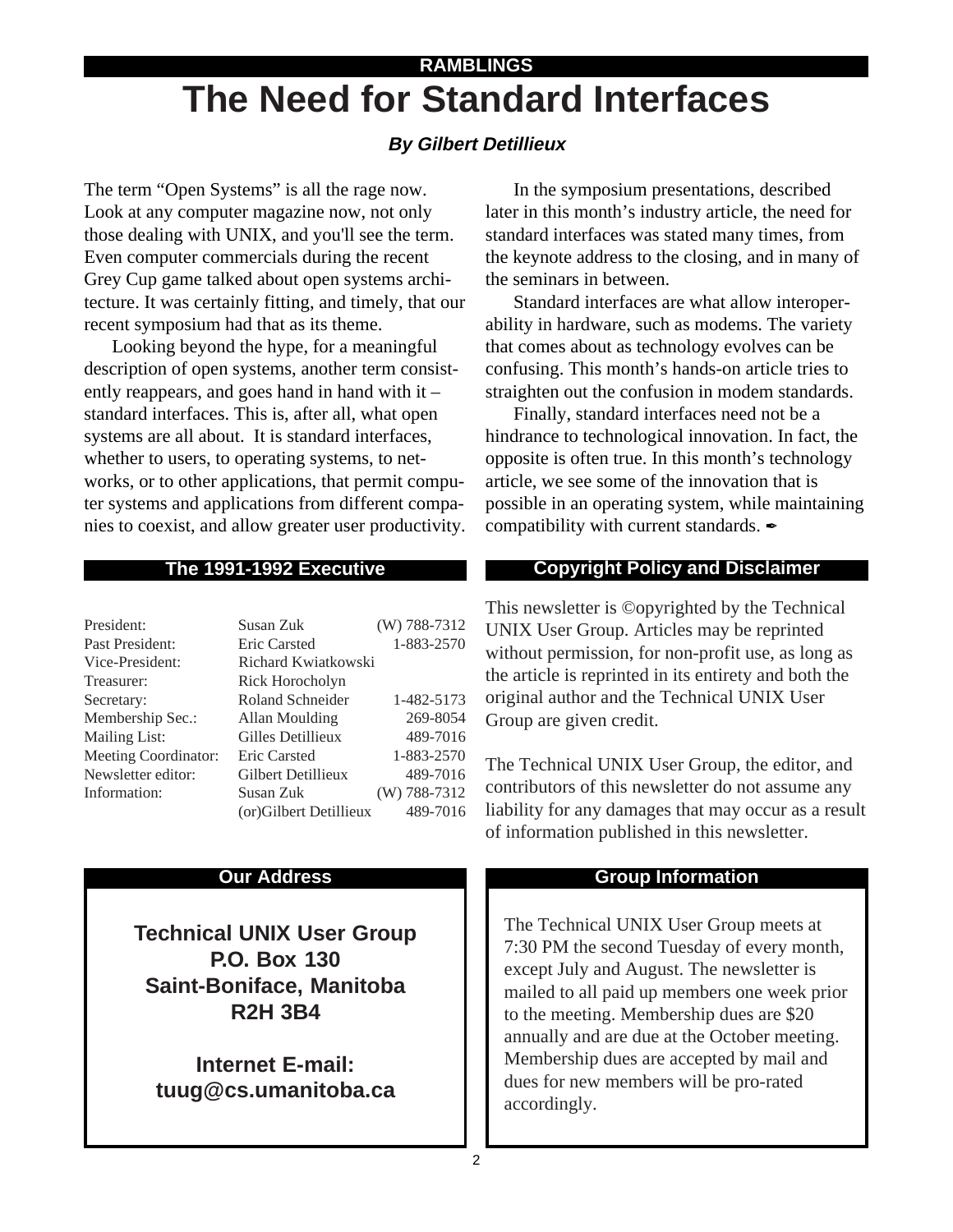#### **PRESIDENT'S CORNER**

# **Thoughts About the Symposium and TUUG**

### **By Susan Zuk, President**

As you know, the UNIX Symposium has come and gone. The hard work and planning really paid off! For those of you who were there, we hope you attended some seminars that helped you to understand the UNIX environment more and informed you of the multitude of ways that UNIX can add value to your shop.

From the evaluations that we received, it sounds like many people would like to see this event offered again. We have been discussing the possibility of holding this function once every two years. This decision will be made in the upcoming months.

The second point that was mentioned was the need for more applications to be displayed. We might be able to handle this requirement at our monthly meetings. If you have a specific topic or application you would like to see presented, please give our meeting coordinator, Eric Carsted, a call. He will try to accommodate your request. You can find his number on the previous page.

I would like to thank CIPS (Canadian Information Processing Society) for teaming with us. This event would not have been the success it was without their support. I also would like to thank all the corporate sponsors, speakers, and volunteers for all their hard work and time. This is the type of event that really shows community spirit.

Now on to new business: On Tuesday, December 10th, we are invited to join CIPS at their

annual Casino Night, to be held at the Marble Club. This is a fun event where you can gamble with play money. This play money gives you the opportunity to win some great prizes in a Chinese Auction. Tickets for this event are \$15.00 and include a hot buffet dinner. Call me to get tickets. Everyone is invited, so you can bring friends and/ or spouses. Come on out for a fun evening and to celebrate in the holiday spirit.

A final notable mention is about UNIFORUM. This is the International Association of Open Systems Users, formerly known as the International Association of UNIX System Users. You may have heard us discuss this group either at our local meetings or heard Gerry Jolicoeur, President of the Ottawa UNIFORUM chapter, speak of this group at the UNIX Symposium. We are investigating our options as to whether to become a chapter and how it is accomplished. If you have anything to contribute or would like to see us join, please give me a call. I do not know if members have any opinions on this subject. We will probably be writing an article about this group and bringing this to a vote in the next couple of months.

I would like to take this opportunity to wish you and yours a very happy and healthy holiday season and we look forward to seeing you at the Casino Night. Take care.

## **William Safire's Rules for Writers THE FORTUNE FILE**

#### *Found in a newsgroup article.* **Submitted by Gilles Detillieux**

Remember to never split an infinitive. The passive voice should never be used. Do not put statements in the negative form. Verbs has to agree with their subjects. Proofread carefully to see if you words out. If you reread your work, you can find on rereading a great deal of repetition can be avoided by rereading and editing. A writer must not shift your point of view. And don't start a sentence with a conjunction. (Remember, too, a preposition is a terrible word to end a sentence with.) Don't overuse exclamation marks!! Place pronouns as close as possible, especially in long sentences, as

of 10 or more words, to their antecedents. Writing carefully, dangling participles must be avoided. If any word is improper at the end of a sentence, a linking verb is. Take the bull by the hand and avoid mixing metaphors. Avoid trendy locutions that sound flaky. Everyone should be careful to use a singular pronoun with singular nouns in their writing. Always pick on the correct idiom. The adverb always follows the verb. Last but not least, avoid cliches like the plague; seek viable alternatives. *A*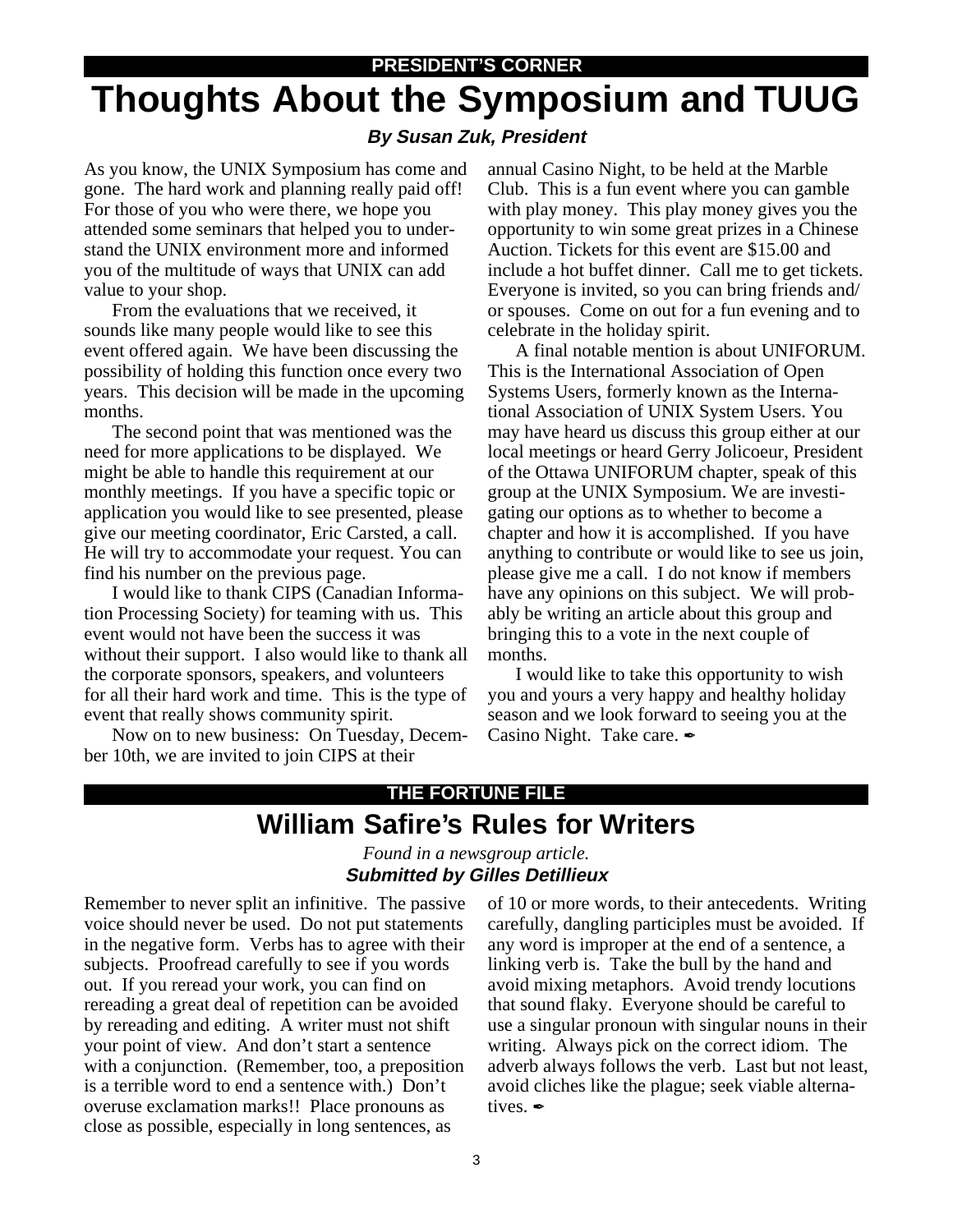## **INDUSTRY UNIX Symposium 1991 Highlights**

*The two-day symposium was a very busy time for all of us at TUUG. With three parallel tracks of seminars, it was impossible to attend everything. Here are the highlights of what the editor was able to catch.*

### **By Gilbert Detillieux**

The UNIX Symposium 1991, organized by CIPS and TUUG, was the first gathering of UNIX users and vendors of this scale in Winnipeg. The two day agenda included 15 seminar sessions in three parallel tracks, a keynote speaker, a technical panel discussion, and a vendor exhibit area.

Each day started off with registration, then breakfast. Things started rolling at 9:00 AM, with the keynote speaker's address, on the first day.

### **The Role of UNIX in the Open Systems Environment**

Rocky Nystrom, of Information Foundation in Denver, Colorado, gave his keynote address on this topic, which was also the theme of the symposium. This was a one hour presentation, attended by all first-day registrants.

He began by defining the term "open systems" and the requirements of an open system: compatibility, portability, scalability, and interoperability. He then went on to explain why both end-users and vendors are moving to UNIX. One of the main benefits for both is technology independence, the fact that UNIX exists on such a wide variety of machines, and can easily be ported to new hardware technology.

He then went on to show how UNIX System V meets the requirements of open systems, and what the benefits are for developing applications. After describing some of the standards for UNIX, such as the System V Interface Definition, X/Open's Common Application Environment, and POSIX, and also talking about some of the tools available to application developers, he concluded by saying that UNIX plays a key role in the open systems environment, since it allows portability of the development tools, and the resulting applications.

#### **The Exhibit Area**

The exhibit area, consisting of 13 exhibitor booths, was particularly busy at the coffee breaks and at

lunch, as well as during the designated vendor exhibit time slot. Booths were arranged in a U shape, making it easy to see every booth. Several booths had an Ethernet network connection, allowing communication, and access to services provided by other systems on the net. This network, as well as a server system, were provided by the University of Manitoba Computer Services department. It was hoped that a "live" Internet hook-up could be provided, but that could not be arranged in time for the symposium.

Unisys had a variety of systems on display, from PC's, to workstations, to tower-type servers. A new workstation, based on the SPARC processor, was introduced. This system runs standard SunOS, and also has a 386 coprocessor for DOS.

Amdahl, maker of IBM mainframe compatible systems, was also at the show. This booth was the only one to not have any equipment on display. (It would have been quite difficult to set up a mainframe system in this area.)

Network Computing Devices (NCD) had a few of their X Window terminals on display, including a brand new 19" colour unit with a RISC processor. Demos were being run from one of their UNIX systems (a Sun SPARCstation), and from the U of M's server system.

IBM was there, of course, and in its booth, displayed its RS/6000 workstations. CSB Systems, an IBM VAR, had an adjacent booth.

Microstructure, a dealer for Altos and various other hardware, as well as a systems integrator for business accounting systems, had some of their equipment on display. Unfortunately, some of newer equipment they hoped to show was not delivered in time.

Hewlett Packard showed their Model 730 (snake) workstation, and one of their X Window terminals. An SNMP monitor displayed a graphical diagram of the network, and network usage statistics.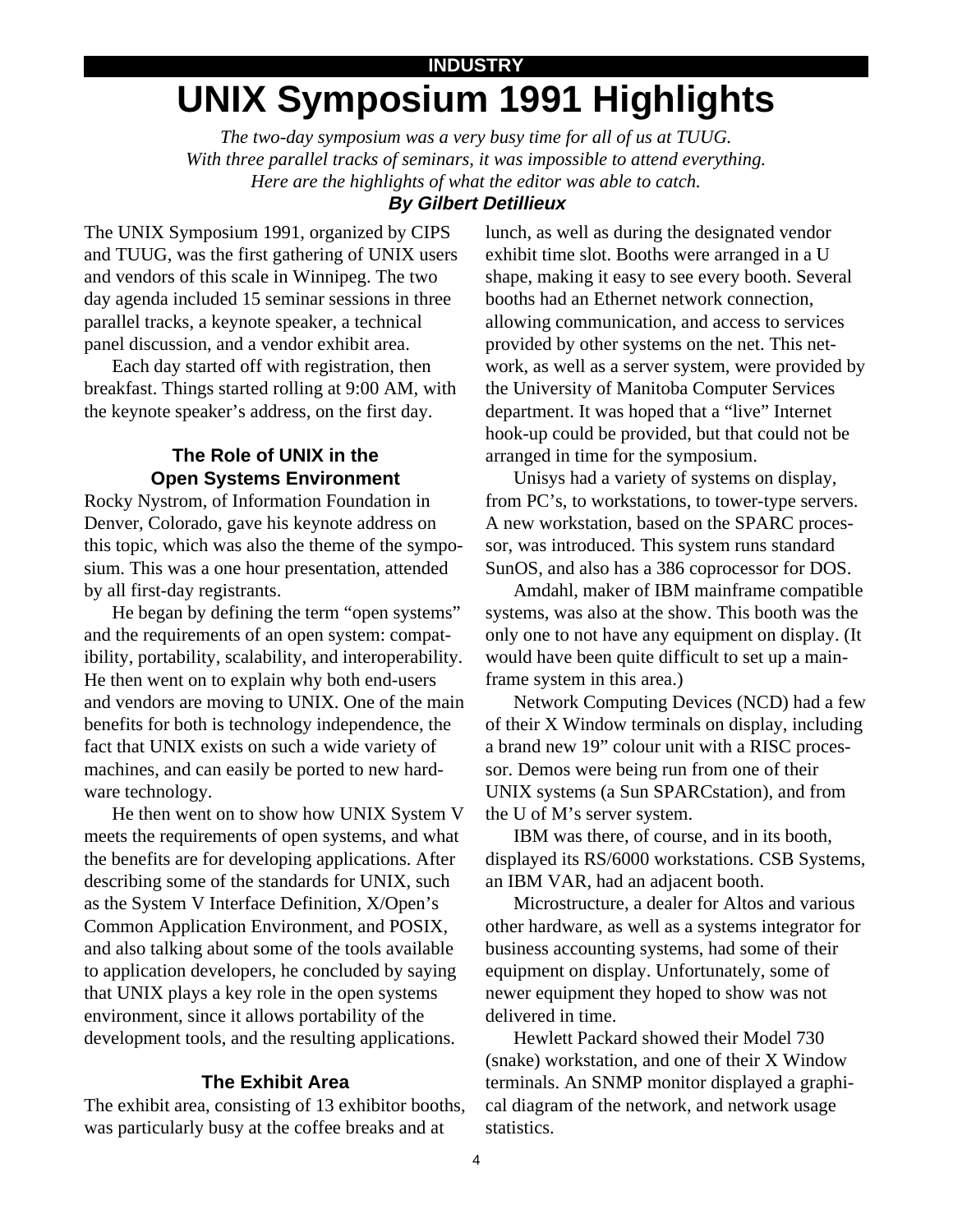Data General showed their Aviion workstation, based on the Motorola 88000 RISC processor.

Digital Equipment showed their DECstation 5000/200 workstation, based on the MIPS R3000, as well as a DEC PC system.

Sun Microsystems, who were late in setting up, due to equipment shipping problems, showed a couple SPARCstation workstations.

M&L Data Services, an NCR reseller, showed some NCR equipment, as well as software products they carry.

Electro Systems Group showed various peripherals, especially a variety of printers that they sell.

### **Overcoming the Barriers in an Organization's Decision to Establish an Open Systems Environment**

Gerald Jolicoeur, of Uniforum Canada, opened the management track seminar series with this talk. Using his experience as a manager and EDP executive within the federal government, he outlined many of the major impediments to adopting new technology, particularly within large organizations. He then went on to describe some of the ways that management can deal with the myths and presumptions that create the barriers.

#### **Migrating to Open Systems**

Rocky Nystrom, the keynote speaker, covered this topic in the second management track seminar. There were 81 people in attendance for this talk, by far the highest of any of the seminars. To make the migration manageable, he argued, one should focus on new applications, and enhancements to existing applications, as candidates for implementation on open systems, rather than attempting a complete switch for all existing applications.

He then described the Application Connectivity Engineering (ACE) approach, in which new applications and application enhancements are implemented on open systems, with appropriate connections to existing applications. An important part of the process, he argued, is the need for application prototyping. He compared this to the job of a police sketch artist (programmer), working on a sketch (prototype), based on information provided by the victim (user).

The benefits of this approach were illustrated by three case studies, using work his company had done for American Airlines, Sterling Inc., and the U.S. Army, as examples.

#### **Technical Panel**

A panel of six "experts," with experience in a variety of subjects related to UNIX, was assembled. Eric Carsted, past president of TUUG, was the moderator. Questions from the audience, on a wide variety of technical topics, were handled by whichever panellists were able to provide an answer. This was a more structured version of our group's round table discussions.

#### **X Terminals**

Kevin Wall, of NCD, gave this presentation as the third technical track seminar. He started off by showing the evolution of computing, from timesharing, to fully distributed computing, then finally to network computing. He then described the benefits of this approach.

He then went on to a detailed look at the X Window system. He listed some of the versions that have been developed, and which companies are endorsing these standards. A look at the X Window system architecture followed, with a description of the various elements in the system: client software, applications, window managers, fonts, server software, and display devices. Finally, a comparison between X terminals and workstations was made, giving some of the relative benefits.

#### **Single System Image**

Pat Smith, of Systemhouse Inc, gave the last management track seminar. In this presentation, he describes an ideal user's perspective of information systems – the single system image. In this image, the users see all information they have a need and a right to access in a unified fashion, without regard to the location of this information, and the various technologies involved in obtaining it. As a case study, he described the distribution of government services within Los Angeles to local public libraries, how the public uses these services, and how they are implemented.  $\blacktriangleright$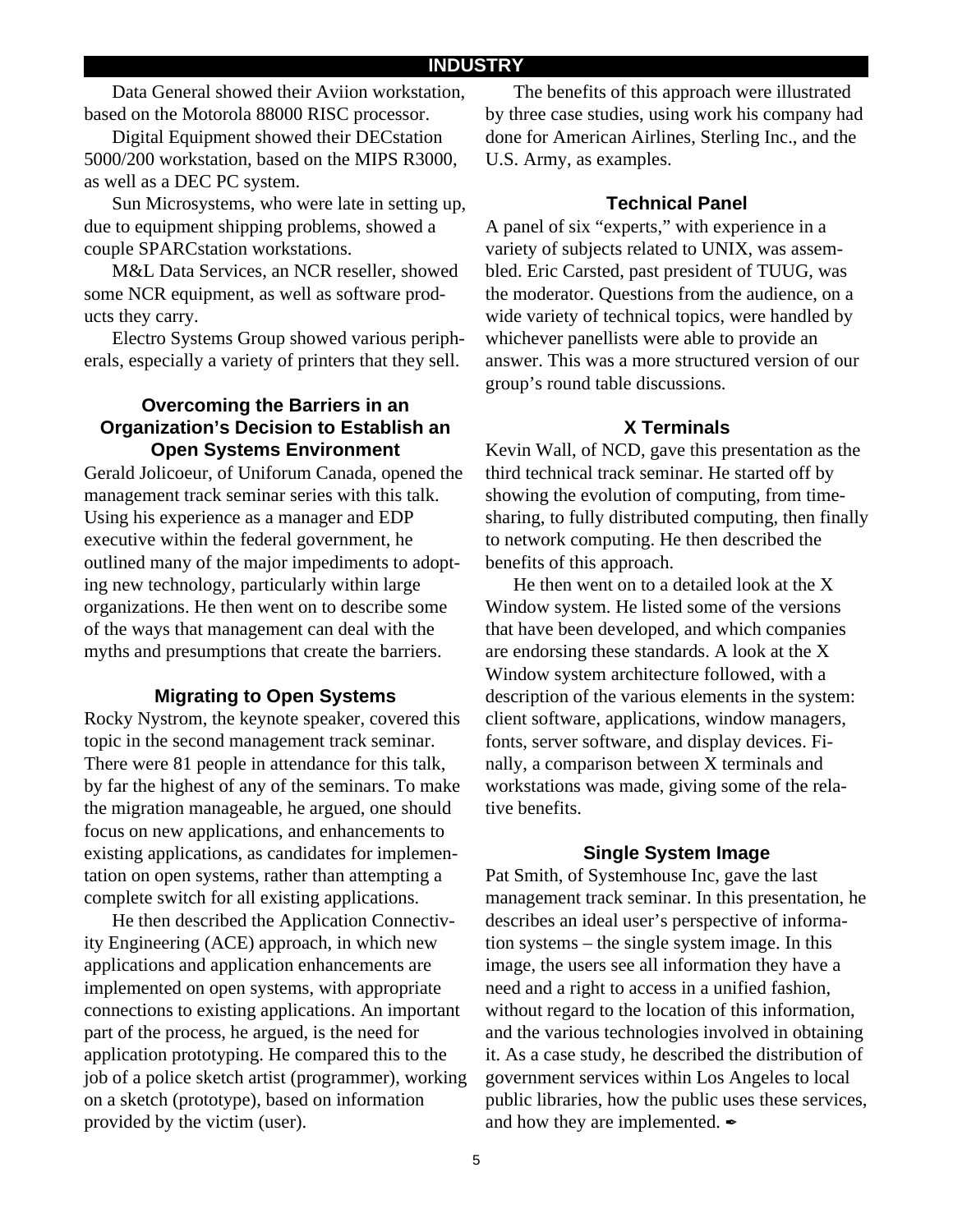## **HANDS-ON Modem Mumbo-Jumbo**

*Modem compatibility is an "alphabet soup" of de facto and industry standards. Here is a simple guide to some of the options available today.*

#### **By Bill Garfield**

*Reprinted with permission from the May 1991 issue of the Muddy Water Computer Society newsletter.*

At the risk of boring everyone with repetition, the question pops up so often that the following deserves repeating from time to time:

#### **Modem Types**

V.22 (no *bis*) describes a 1200 bps modem. V.22bis (*bis* meaning "second") describes a 2400 bps modem.

V.32 (no *bis*) describes a 9600 bps modem.

V.32bis describes a 14,400 bps modem.

#### **Modem Options**

MNP-3 and MNP-4 are old methods of *error correction*. MNP-5 is an old method of *data compression*. V.42 (no *bis*) is a new method of *error correction*. V.42bis is a new method of *data compression*.

Obviously then, you could have a modem which is *both* V.22bis and V.42bis... V.22, V.22bis, V.32, and V.32bis *all* refer to modulation, or more clearly, *speed* standards. V.42 and V.42bis refer to error correction and compression standards.

You should only consider MNP, V.42 and V.42bis as being *options* to V.22, V.22bis, V.32, V.32bis, and HST modems.

Describing a modem as being a "V.42 modem" or a "V.42bis modem" is completely wrong and ambiguous. You don't have a V.42 or V.42bis modem. What you have is a V.22, V.22bis, V.32 or V.32bis modem which *includes* V.42 or V.42bis as an option. You may also have an HST modem which includes V.42 or V.42bis as an option.

So, what talks to what, and at what speed?

#### **Garfield's Famous Modem Speed Compatibility Chart**

|                  | V.32 | V.32bis |      | <b>HST964 HST1442 Dual1442 Dual1443</b> |      |       |
|------------------|------|---------|------|-----------------------------------------|------|-------|
| V.22             | 1200 | 1200    | 1200 | 1200                                    | 1200 | 1200  |
| V.22bis          | 2400 | 2400    | 2400 | 2400                                    | 2400 | 2400  |
| V.32             | 9600 | 9600    | 2400 | 2400                                    | 9600 | 9600  |
| V.32bis          | 9600 | 14400   | 2400 | 2400                                    | 9600 | 14400 |
| <b>HST 964</b>   | 2400 | 2400    |      | $9600* 9600* 9600* 9600*$               |      |       |
| <b>HST 1442</b>  | 2400 | 2400    |      | 9600*14400*14400*14400*                 |      |       |
| <b>Dual 1442</b> | 9600 | 9600    |      | 9600* 14400* 14400* 14400*              |      |       |
| <b>Dual 1443</b> | 9600 | 14400   |      | 9600*14400*14400*14400                  |      |       |
|                  |      |         |      |                                         |      |       |

\* uses proprietary HST modulation to achieve this speed

To display the model number of your USRobotics modem, enter the command "**ATI**" followed by the "Enter" key. Note: That's the letter **I**, not the numeral **1**.

As you can see, there are two models of the HST and two models of the Dual. The HST 964 is the oldest and slowest of the HST family, with a top speed of 9600 bps, and the least high speed "connectivity" of the HST family. Supplies of these should be reasonably well depleted from store stocks, but are readily available on the used market for around \$350 or less. Look for them to continue to drop in value. The HST 964 cannot be upgraded, but does include MNP 4 and MNP 5.

Next came the HST modem 1442, the first HST ever capable of 14,400 bps operation. It was backward compatible with the earlier HST 964, but still somewhat limited in its high speed "connectivity." Many stores still have ample supplies. New prices will run close to \$600. Expect to pay \$400 to \$500 for used ones. Just be sure it's the real thing, and not the older HST 964. The HST 1442 was a favourite among BBS operators (*sysops*) before the introductions of the "Dual Standard." The HST 1442 originally came with MNP. V.42 and V.42bis were available in later production units.

The HST/V.32 "Dual Standard" model 1442, introduced in 1989, was the first USRobotics product capable of a high speed (9600 bps) connection with a non-USR product. Until the recent introduction of the model 1443, the model 1442 Dual Standard was "the" modem to have if you could afford it. The 1442 Dual was seldom available in stores, but many mail order houses sold them for prices ranging from \$800 to \$1000. A few of them are just now becoming available on the used market, but they're still commanding top dollar at \$600 and higher. Originally offered with MNP, V.42 and V.42bis were available in later units. The HST 1442 is capable of being upgraded to a "Dual" though conversion cost is substantial.

Last but not least, the top o' the line (so far) is USRobotics' latest entry into the warp speed modem market, the HST/V.32bis "Dual Standard" model 1443. Almost identical to the 1442, the 1443 "Dual" adds V.32bis modulation, making it capable of operating at maximum speed (14,400 bps) with V.32bis industry standard modems. The 1443 Dual includes V.42 and V.42bis options. New prices are the same as for the previous model 1442. The 1443 is not yet available on the used market. Prior models cannot be upgraded to this model. The "HST only" version is not available in the 1443 configuration.  $\mathcal I$ 

*Bill Garfield is a computer user here in Winnipeg, and shows up on various local bulletin boards. This article originally appeared as a message on the* MWCS BBS*, in response to some of the confusion about modem types.*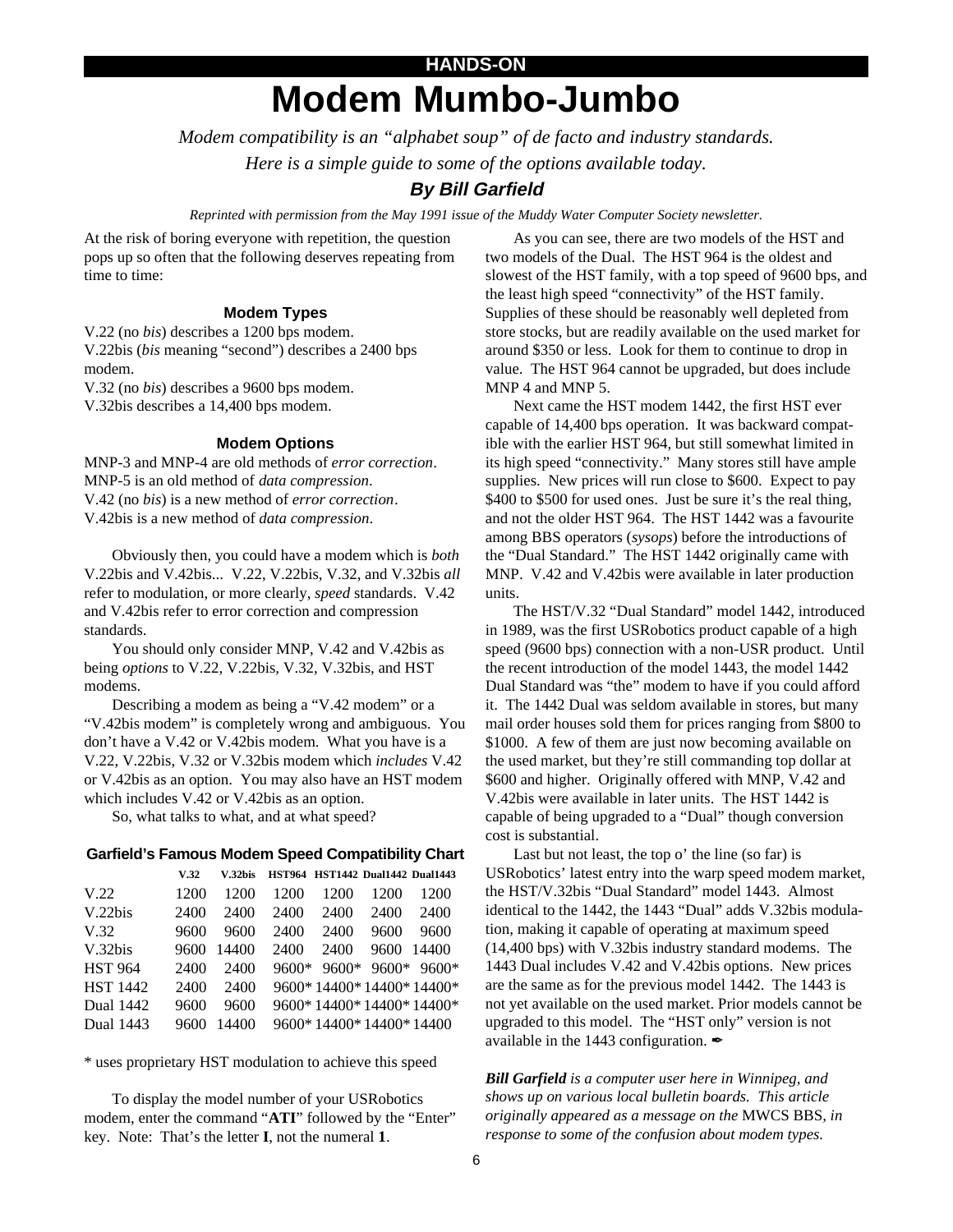## **TECHNOLOGY An Operating System Matures**

*The future of UNIX is now taking shape.*

*The day may come, though, when it no longer resembles today's versions.*

#### **By Rick Cook**

*Reprinted with permission from the January 1991 issue of CommUNIXations, published by UniForum.*

If UNIX was a person, it would be old enough to drink, drive and vote. It was created in the late 1960's on a small minicomputer that had a large (for the time), fast (for the time) hard disk and teletype machines for terminals. Obviously, computing has come a long way since then and so has UNIX. Computing will continue to change in the 1990's and UNIX will have to keep up.

Basically, there is nothing "wrong" with UNIX. Its popularity (and longevity) is a testament to the soundness of its basic design. But an operating system is fundamentally an intermediary between computer hardware and its applications, and therefore it must change when they change.

While the original versions of UNIX served multiple character-based terminals from a central processor, today's most common UNIX systems are networks of PCs or workstations connected on local-area networks. A file server provides support. UNIX works fairly well in such a system as long as the active files and processors are in close proximity. It doesn't perform nearly as well in a massively distributed architecture with multiple processors. In such an environment, a single job may involve many resources, and parts of the job may be scattered across the system.

Distributed processing has to pass information and programs transparently between processors. It also needs a method of handling diffuse file systems. The popular idea for supporting widely distributed multiprocessing is *message passing*, in which threads (or tasks, depending on the operating system) communicate by sending messages back and forth to specific "ports" on other threads or tasks. For example, Chorus, a UNIX-like system that grew out of a French project to develop an efficient operating system for distributed multiprocessing, uses this method.

Message passing has the advantage of being able to work simply over a range of network sizes. It is mostly independent of how closely coupled the processors are and, because it is asynchronous, doesn't make assumptions about timing. The trade-off is that it adds overhead, though most operating system designers have found that acceptable in return for the decentralization and generality of design it offers.

The file system is a thornier problem and has produced a wider range of solutions. The most extreme is Plan 9 from Bell Labs, which creates a virtual file system for every user. More commonly, remote systems are treated as subdirectories on the local file system.

Another feature that is useful for distributed processing is *advanced virtual memory management*. For instance, Mach, the UNIX-like system created at Carnegie Mellon University that forms the basis of the OSF/1 and Next operating systems, goes well beyond the paging scheme in the Berkeley-derived versions of UNIX. Among other things, it allows the programmer to designate chunks of memory as read-only.

According to the *UNIX System V Roadmap* from UNIX

International, future versions of AT&T's System V.4 will include support for multiprocessing, although at first only for symmetrical shared-memory processors. A later version will support loosely coupled distributed computing over a network. Some commercial implementations, such as Hewlett-Packard's HP-UX, now support limited synchronous and asynchronous multiprocessing.

UNIX multitasking is built around *processes*. As systems become more distributed and software and user interfaces more sophisticated, it would be helpful to break thing into smaller chunks. This is the idea behind *threads*, which are basic units of computing, smaller than processes. The ideal thread is the smallest piece of code in a program that can execute independently.

Threads run in a context called a *task* (in Mach) or an *actor* (in Chorus). These are collections of resources needed for the thread to execute, including but not limited to memory space. Several threads can run within the same task. Multithreading provides an efficient way to handle processes that are separate but need to work closely together.

Change is nothing new for UNIX. There have been major changes in UNIX, most notably the support for virtual memory. Researchers have been working on the current crop of problems for a decade. Solutions are at hand, most of which will be incorporated into future versions of UNIX. Most of these ideas have been tested in other operating systems.

The four UNIX-like systems profiled below have served as "test beds" for some key concepts. They range from experimental systems developed for research to full-blown, commercially available operating systems. Taken as a group, they provide a window on the future of UNIX.

#### **Mach**

Begun at Carnegie Mellon in work done for the Defense Advanced Research Projects Agency with cooperation from Digital Equipment Corporation, Mach is available on machines ranging from Sun workstations to DEC VAXes (although most of the implementations for these systems come from third parties such as Encore and Sequent), as well as being used by Next and the Open Software Foundation. Mach is UNIX-like and UNIX-derived, but it is not strictly UNIX. The current version, 2.5, was built using code from BSD4.2 and System V, but the next version, 3.0, will have no UNIX code in the kernel and a later release, 3.X, will have no UNIX code in the servers or libraries.

Mach's three main advantages over standard UNIX are its three basic concepts: multithreading, interprocess communications and advanced virtual memory management. "Consider an application that wants to do both sound and graphics," says Avi Tevanian, Jr., manager of system software at Next, Inc., in Redwood City, CA, and one of the developers of Mach. "You've got two flows of control within a program that are tightly coupled yet really separate.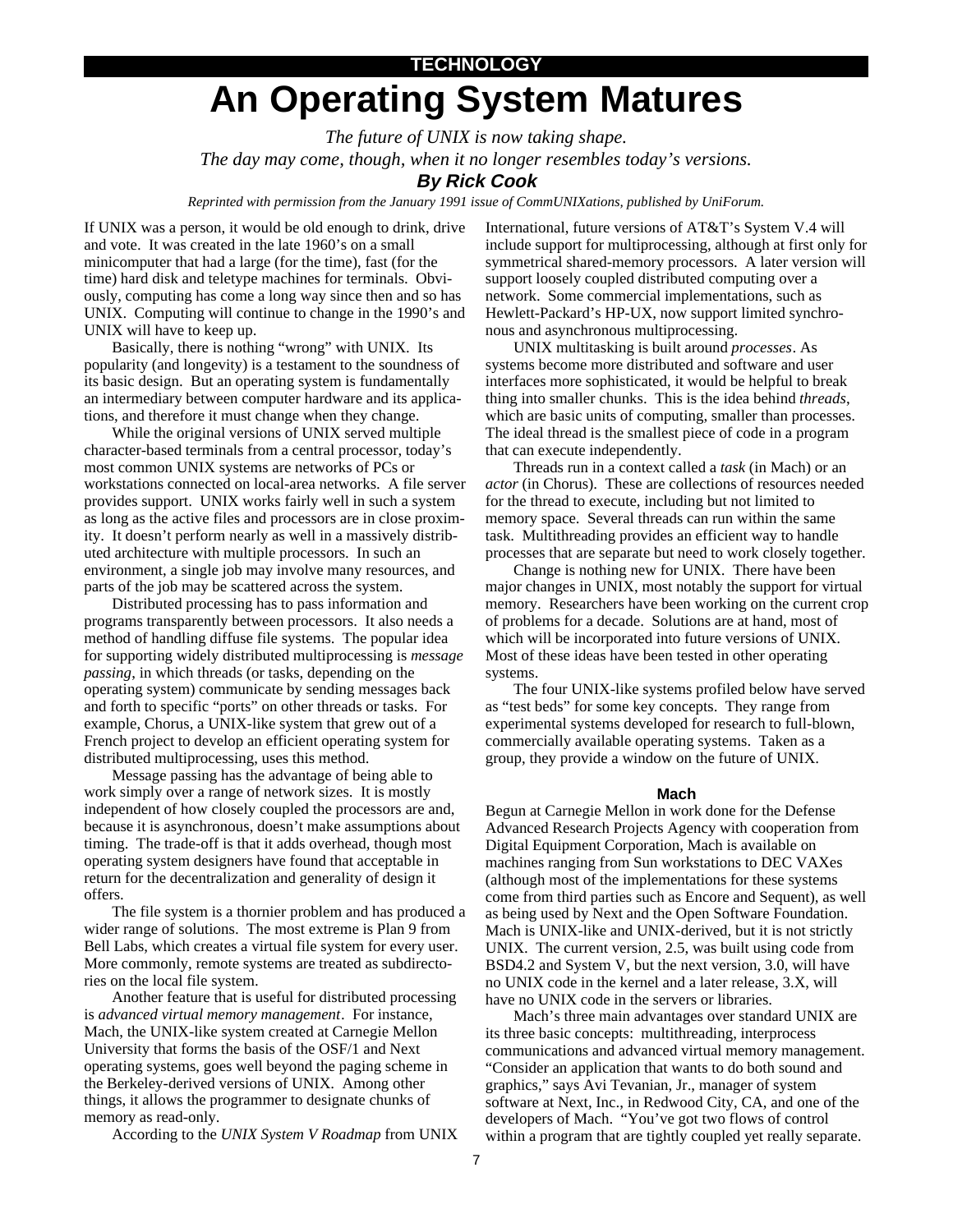The easy way to program that is to have multiple threads." Mach's designers worked hard to make interprocess communications run fast, which is important for graphical user interfaces like NextStep. "Our windowing system is based on a client/server model. That means applications need to communicate with the windowing system," Tevanian explains. "We have an interactive environment, which means that the turnaround time for message passing is very important."

Like most of these new operating systems, Mach has a lean kernel. It consists basically of support for threads, virtual memory and interprocess communications. Implementing those three fundamentals is essentially all the Mach kernel does.

#### **Chorus**

Like Mach, Chorus can resemble various operating systems, thanks to a stripped-down kernel — or *nucleus*, as its developers call it. The major interest today is in Chorus/ Mix, which adds UNIX compatibility. The Chorus nucleus is built around a real-time executive, which contains the bare minimum of support. The executive has the mechanism for multitasking with threads, does thread scheduling and interrupt handling, and has primitives for synchronization and local communication among threads.

In addition, the basic version includes a machinedependent supervisor that maps interrupt-handling code to interrupts. This makes for a tiny nucleus, only about 25K in its smallest versions. Chorus' thread-management mechanism is preemptive; that is, priority levels are assigned when threads are created.

These features make Chorus useful for embedded, realtime systems. A more complete implementation of the nucleus, including virtual memory management and interprocess communications, would take up about 100K. But in any case the real-time executive, supervisor, memory manager and process communications module are all that goes into the nucleus.

"Basically, our microkernel handled those three functions," says Will Neuhauser, president of Chorus Systems, Inc., in Beaverton, OR, the U.S. subsidiary of Chorus Systèmes, S.A., of Paris. "The fundamental thing it was designed for is distributed computing. Communications is message-based so we can build a true distributed operating system, not just distributed applications."

In Chorus, threads are grouped together in actors, or address spaces. Threads in the same actor can communicate directly through shared memory or by message passing, while threads belonging to different actors must use message passing. Messages pass to and from ports or groups of ports on the actors. It doesn't matter to the system where the actors are located.

Virtual Memory can also be distributed over the network. The Chorus virtual memory manager is demandpaged so pages are brought in only when needed. It offers separate protected address spaces and can share memory between different tasks.

Last fall, Chorus and Unisys Corporation announced a joint development agreement to develop a System V.4 compliant version of Chorus/Mix. (The present version complies with V.3.2.) Unisys plans to use Chorus/Mix as the basis for its version of enterprise-wide computing.

**V**

The V operating system is a research tool begun at Stanford University in 1981. "To the user it's a UNIX-like system but it's not a version of UNIX," says David Cheriton, associate professor of computer science at Stanford and one of the principal developers of V. "It was written from scratch."

V's significance is that it is built around communications. "The kernel consists of lightweight processes, communications between those processes, a virtual memory system and nothing else," says Cheriton. Even the job-level scheduler and longer-term scheduler are outside the kernel.

V is dedicated to the message-passing concept. Communications is based on it and the operating system is optimized for speedy message handling. This includes providing common message operations as single functions, rather than building them up out of primitives the way most operating systems do. "We recognized that the message primitives in a conventional operating system are often used simply to implement a remote procedure call," Cheriton says. "Rather than having simple primitives like *send* and *receive*, we have a combined primitive, which sends a request and gets a response back. That allowed many optimizations in reducing the number of kernel calls for making a remote procedure call." At Stanford, V is run over a network of Suns, MicroVAXes and DECstations connected by Ethernet. It also has run between processor cards on a VME bus.

#### **Plan 9**

The AT&T Bell Laboratories development team in Murray Hill, NJ, named their new operating system after what is generally regarded as the worst science-fiction movie ever made, *Plan 9 From Outer Space*. Like the movie, Plan 9 takes some getting used to but unlike it, Plan 9 from Bell Labs is no turkey. It is like UNIX in many ways and in fact several UNIX pioneers have worked on it, including Dennis Ritchie and Ken Thompson (original developers of UNIX) and Peter Weinberger (the "w" in the *awk* utility). "This was an opportunity to build a system that was well integrated in the distributed sense and also a simplification in the sense of using fewer fundamental ideas and pushing them harder," says Weinberger, now director of the software and systems research laboratory at Bell Labs.

Plan 9 classifies everything as servers. There are three different types of servers: terminals, which are disk-less workstations; CPU servers, which do the actual computing; and file servers, which hold all permanent files. In its present incarnation, Plan 9 assumes that all serious computing will be done on CPU servers. The terminals have enough processing power to handle display functions and run simple programs like text editors, but they have no permanent local storage — indeed, they cannot have any under Plan 9's file structure.

The CPU servers are basically interchangeable. It is easy to add more to the network to increase computing power. One advantage of this approach is that you don't have to replace everyone's workstation when you want to increase processing power: You just add another CPU server. File servers act as front ends for the file system and are the only places on the system where files reside permanently. The operating system makes no distinction between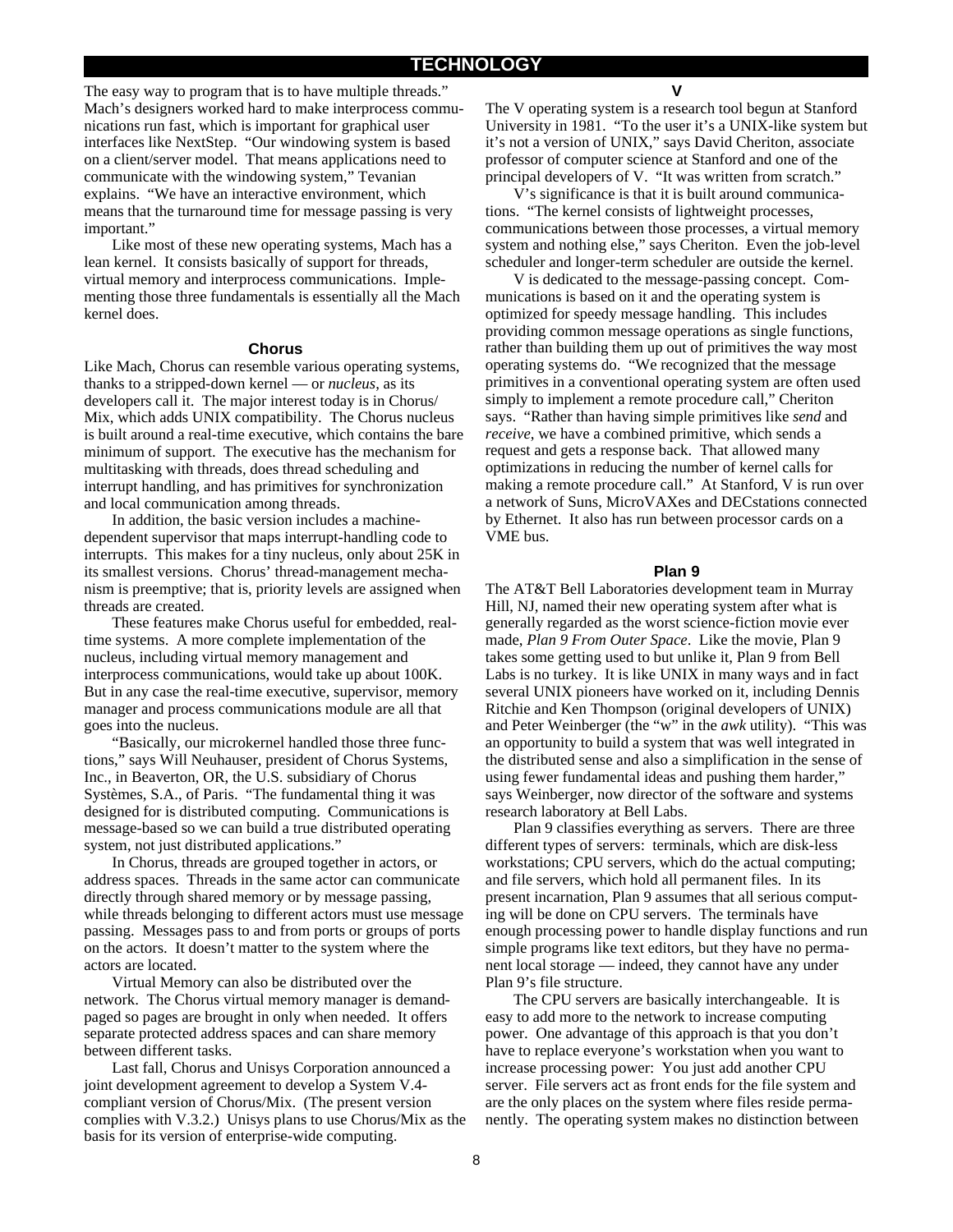local and remote file servers.

The file system is probably the most striking thing about Plan 9. At the user level there is no such thing as a file structure. Each user has his or her own file name space, which is the only file system the user sees. In UNIX, of course, the entire file system is organized as a tree branching out from a single root directory. In Plan 9 the file system is also organized as a tree but each user sees a different tree. Not only does each user have what amounts to a separate virtual file system but the entire environment is modeled in terms of that file system. This is true of UNIX, too, but Plan 9 takes the idea further. Everything the user has access to, from a window on the screen to an executing process, is a file or a directory.

The other striking feature of Plan 9 is that there is no difference between local and remote files. Like UNIX, Plan 9 has powerful facilities for communication between files. Combined with the ideas of private name space and nonlocality of files, this opens a number of possibilities. "You can package all kinds of objects and make them look like pieces of the file system," Weinberger says. "One example is */proc*, which looks like a directory in the file system although it is made up of the kernel, and inside it is a file for each running process. In Plan 9 there is a directory for each process."

That directory has its own name space, which contains attachments to all the services the process is using, and through those services reaches the files in the services. For example, several windows on one screen can appear as files. "Programs can see what I have in my windows and act on that," says Weinberger. "Aside from the fact that they were started by the window manager, they can be completely independent of it."

Each window can be treated as a separate file and operated on like any other file. In fact a window manager can run inside a window, which is handy for debugging. Plan 9 is not a commercial product and there are no plans to make it one. However, Weinberger expects its concepts to influence the future direction of UNIX.

#### **By Any Other Name**

Many of these operating systems features are interesting and perhaps useful, but if they're included in an operating system is the result still UNIX? If we use the broad definition of UNIX as an operating system that will run UNIX programs, it is really a software interface and any operating system that conforms to that interface is UNIX — regardless of whether it is legally entitled to call itself that. Even in the narrow sense of UNIX as the operating system licensed from AT&T, the latest release, System V.4, includes many features that were not in the original versions.

The ancient Greek philosophers posed a question about the Athenian state barge, which was so old that, at one time or another, every plank, peg and scrap of rope on it had been replaced. Therefore, was this the same ship as the one launched over a hundred years ago? If not, when did it become a different ship?

Ultimately, UNIXes of the future will be like the Athenian barge. They will have the form of UNIX, which is to say the same software interface, but will be almost totally different in organization, detail and underlying philosophy. And like the barge, they will still take people where they want to go.  $\mathscr{I}$ 

*Rick Cook is a free-lance writer based in Phoenix, whose work has appeared in a variety of publications. He is a Contributing Editor of* CommUNIXations*.*

## **Enter the Microkernel**

Among operating system mavens, *microkernel* is a hot concept. All of the operating systems mentioned in this article are built around the microkernel concept and UI's *System V Roadmap* points to a microkernel for a future version of UNIX.

A microkernel is a stripped-down kernel that contains only essential services and is reorganized into modules to make it easier to maintain. A microkernel also makes it easier to create minimal systems, such as for small personal computers or embedded applications. Most operating systems that take this approach have kernels of about 100K, although Chorus has a minimum configuration as small as 25K. The 100K size is perhaps one-fourth as large as the kernel in version 4.3 of Berkeley UNIX (BSD, an admittedly bulky UNIX).

UNIX began with a microkernel of sorts. Its creators made some fundamental decisions about what was really necessary in an operating system. Those fundamentals went into a small kernel that was coded to be efficient rather than easily maintained. Everything else, from the user interface to device drivers, was left out of the kernel.

Things in the kernel generally run faster than things outside it. As a result, there's a tendency to put more things inside. The natural result, Peter Weinberger points out, is a kernel with middle-aged spread. "The first couple of times

through you can make the kernel simple and keep it simple," he says. "After 10 or 15 years, that's really hard to do."

The choice of what is important also changes over time. For example, communications wasn't initially considered basic enough to go into the kernel but the file system was. However, in a system characterized by massively parallel architectures or distributed processing (which are increasingly in demand today), communications is critical and the file system is better off outside the kernel because not all computers in the network necessarily have the same one.

The original UNIX kernel was not modular. As it got larger, it became increasingly difficult to maintain or for one programmer to understand. Modern microkernels are highly structured and modular, unlike the kernel in most versions of UNIX.

Hand in hand with modularity goes reorganization of kernel services. As mentioned, the trend is to have only the absolute minimum of services in the kernel. This produces the side effect that a new operating system may look like  $UNIX$  — or nearly any other operating system — depending on what is layered on top of its kernel. This is the secret of making operating systems that are as different from UNIX as Chorus and Mach look and act exactly like UNIX to applications and users.  $\rlap{/}$